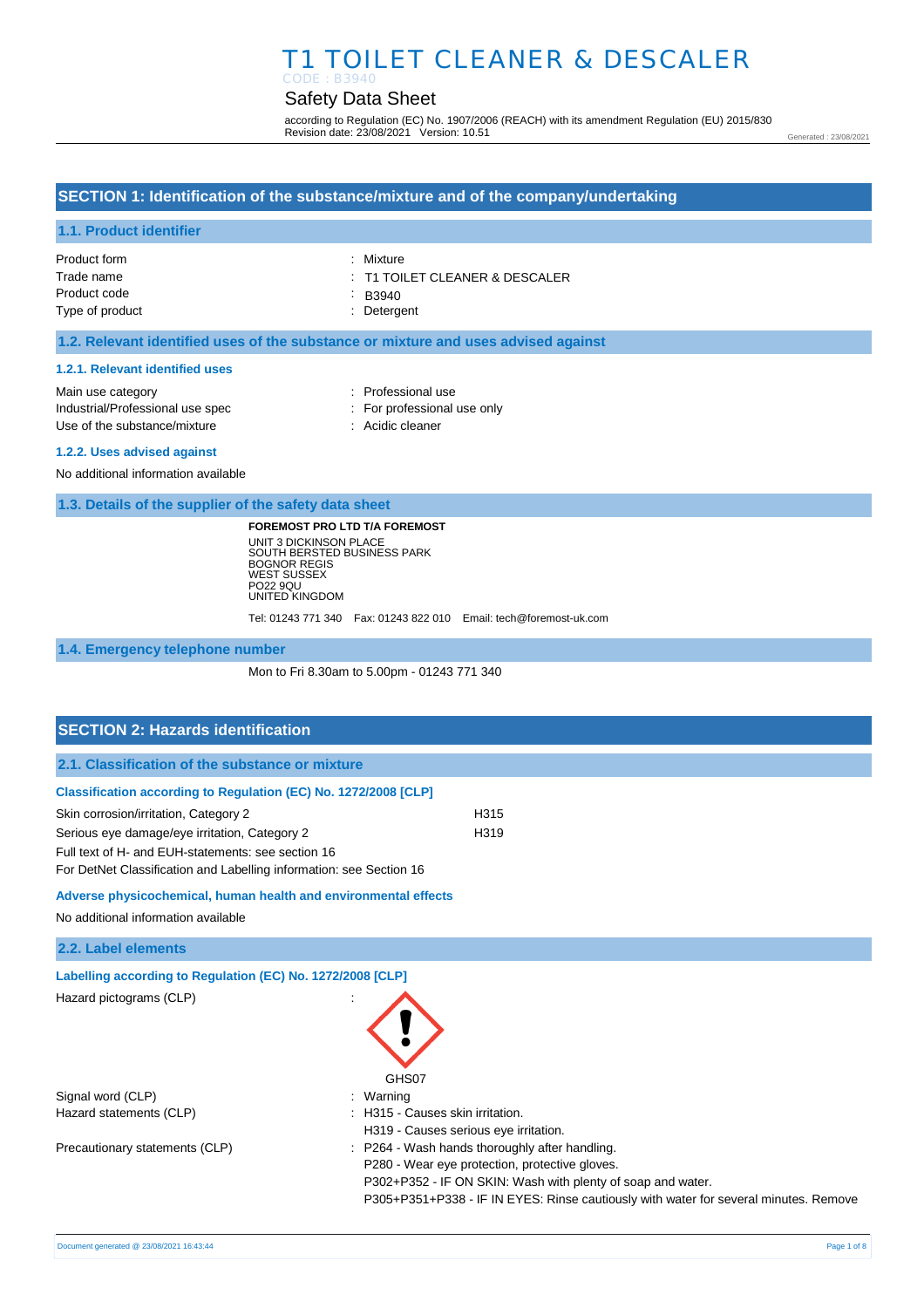according to Regulation (EC) No. 1907/2006 (REACH) with its amendment Regulation (EU) 2015/830

contact lenses, if present and easy to do. Continue rinsing. P337+P313 - If eye irritation persists: Get medical advice/attention.

P362+P364 - Take off contaminated clothing and wash it before reuse.

#### **2.3. Other hazards**

No additional information available

## **SECTION 3: Composition/information on ingredients**

### **3.1. Substances**

### Not applicable

### **3.2. Mixtures**

| <b>Name</b>                                     | <b>Product identifier</b>                                                                               | $\%$     | <b>Classification according to</b><br>Regulation (EC) No. 1272/2008<br><b>ICLPI</b> |
|-------------------------------------------------|---------------------------------------------------------------------------------------------------------|----------|-------------------------------------------------------------------------------------|
| sulphamidic acid; sulphamic acid; sulfamic acid | CAS-No.: 5329-14-6<br>EC-No.: 226-218-8<br>EC Index-No.: 016-026-00-0<br>REACH-no: 01-2119488633-<br>28 | $5 - 15$ | Eye Irrit. 2, H319<br>Skin Irrit. 2, H315<br>Aquatic Chronic 3, H412                |

Full text of H- and EUH-statements: see section 16

| <b>SECTION 4: First aid measures</b>                                                                                 |                                                                                                                                                                                                                                                                                                             |  |  |
|----------------------------------------------------------------------------------------------------------------------|-------------------------------------------------------------------------------------------------------------------------------------------------------------------------------------------------------------------------------------------------------------------------------------------------------------|--|--|
| 4.1. Description of first aid measures                                                                               |                                                                                                                                                                                                                                                                                                             |  |  |
| First-aid measures after inhalation<br>First-aid measures after skin contact<br>First-aid measures after eye contact | : Remove person to fresh air and keep comfortable for breathing.<br>: Wash skin with plenty of water.<br>: IF IN EYES: Rinse cautiously with water for several minutes. Remove contact lenses, if<br>present and easy to do. Continue rinsing. If eye irritation persists: Get medical<br>advice/attention. |  |  |
| First-aid measures after ingestion                                                                                   | : Give nothing or a little water to drink. Get medical advice/attention if you feel unwell.                                                                                                                                                                                                                 |  |  |
| 4.2. Most important symptoms and effects, both acute and delayed                                                     |                                                                                                                                                                                                                                                                                                             |  |  |

No additional information available

**4.3. Indication of any immediate medical attention and special treatment needed**

Treat symptomatically.

# **SECTION 5: Firefighting measures**

### **5.1. Extinguishing media**

Suitable extinguishing media : Carbon dioxide. Dry powder. Foam.

**5.2. Special hazards arising from the substance or mixture**

No additional information available

**5.3. Advice for firefighters**

No additional information available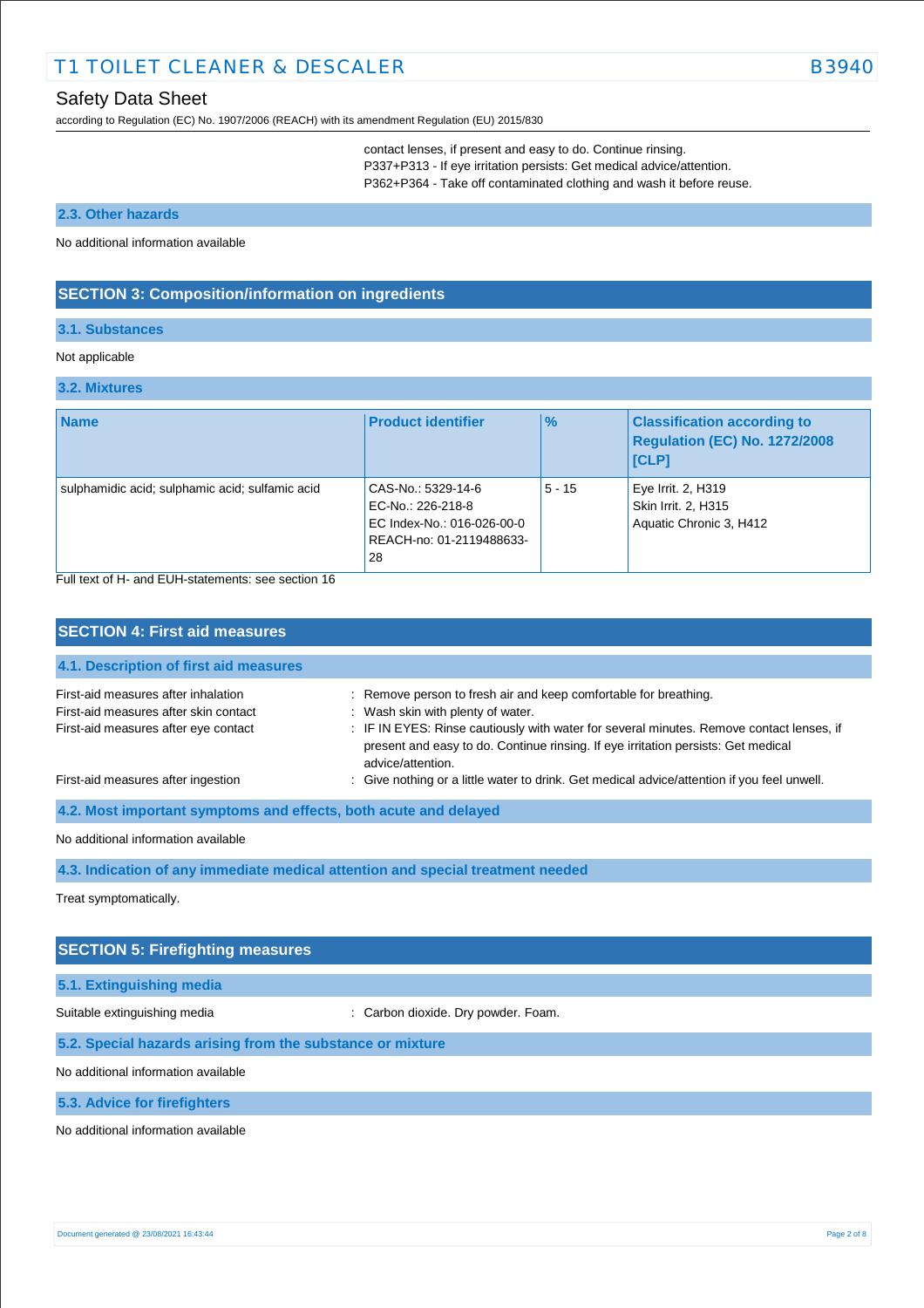# Safety Data Sheet

according to Regulation (EC) No. 1907/2006 (REACH) with its amendment Regulation (EU) 2015/830

| <b>SECTION 6: Accidental release measures</b>                                                                                     |                                                                                                                    |  |  |
|-----------------------------------------------------------------------------------------------------------------------------------|--------------------------------------------------------------------------------------------------------------------|--|--|
| 6.1. Personal precautions, protective equipment and emergency procedures                                                          |                                                                                                                    |  |  |
| 6.1.1. For non-emergency personnel<br>Emergency procedures                                                                        | : Evacuate unnecessary personnel.                                                                                  |  |  |
| 6.1.2. For emergency responders<br>Protective equipment                                                                           | : Use personal protective equipment as required.                                                                   |  |  |
| <b>6.2. Environmental precautions</b>                                                                                             |                                                                                                                    |  |  |
| Avoid release to the environment.                                                                                                 |                                                                                                                    |  |  |
| 6.3. Methods and material for containment and cleaning up                                                                         |                                                                                                                    |  |  |
| For containment<br>Methods for cleaning up                                                                                        | : Collect spillage.<br>: Soak up spills with inert solids, such as clay or diatomaceous earth as soon as possible. |  |  |
| <b>6.4. Reference to other sections</b>                                                                                           |                                                                                                                    |  |  |
| For further information refer to section 8: "Exposure controls/personal protection". For further information refer to section 13. |                                                                                                                    |  |  |

| <b>SECTION 7: Handling and storage</b>                                                                 |                                                                                                                                                                                                       |  |
|--------------------------------------------------------------------------------------------------------|-------------------------------------------------------------------------------------------------------------------------------------------------------------------------------------------------------|--|
| 7.1. Precautions for safe handling                                                                     |                                                                                                                                                                                                       |  |
| Precautions for safe handling<br>Hygiene measures                                                      | : Avoid contact with eyes.<br>: Do not eat, drink or smoke when using this product.                                                                                                                   |  |
| 7.2. Conditions for safe storage, including any incompatibilities                                      |                                                                                                                                                                                                       |  |
| <b>Technical measures</b><br>Storage conditions<br>Incompatible products<br>Special rules on packaging | : Does not require any specific or particular technical measures.<br>: Keep container closed when not in use.<br>: Oxidizing agent. Strong acids. Strong bases.<br>: Keep only in original container. |  |
| 7.3. Specific end use(s)                                                                               |                                                                                                                                                                                                       |  |

No additional information available

# **SECTION 8: Exposure controls/personal protection**

### **8.1. Control parameters**

# **8.1.1 National occupational exposure and biological limit values**

No additional information available

## **8.1.2. Recommended monitoring procedures**

No additional information available

### **8.1.3. Air contaminants formed**

No additional information available

#### **8.1.4. DNEL and PNEC**

No additional information available

#### **8.1.5. Control banding**

No additional information available

## **8.2. Exposure controls**

### **8.2.1. Appropriate engineering controls**

No additional information available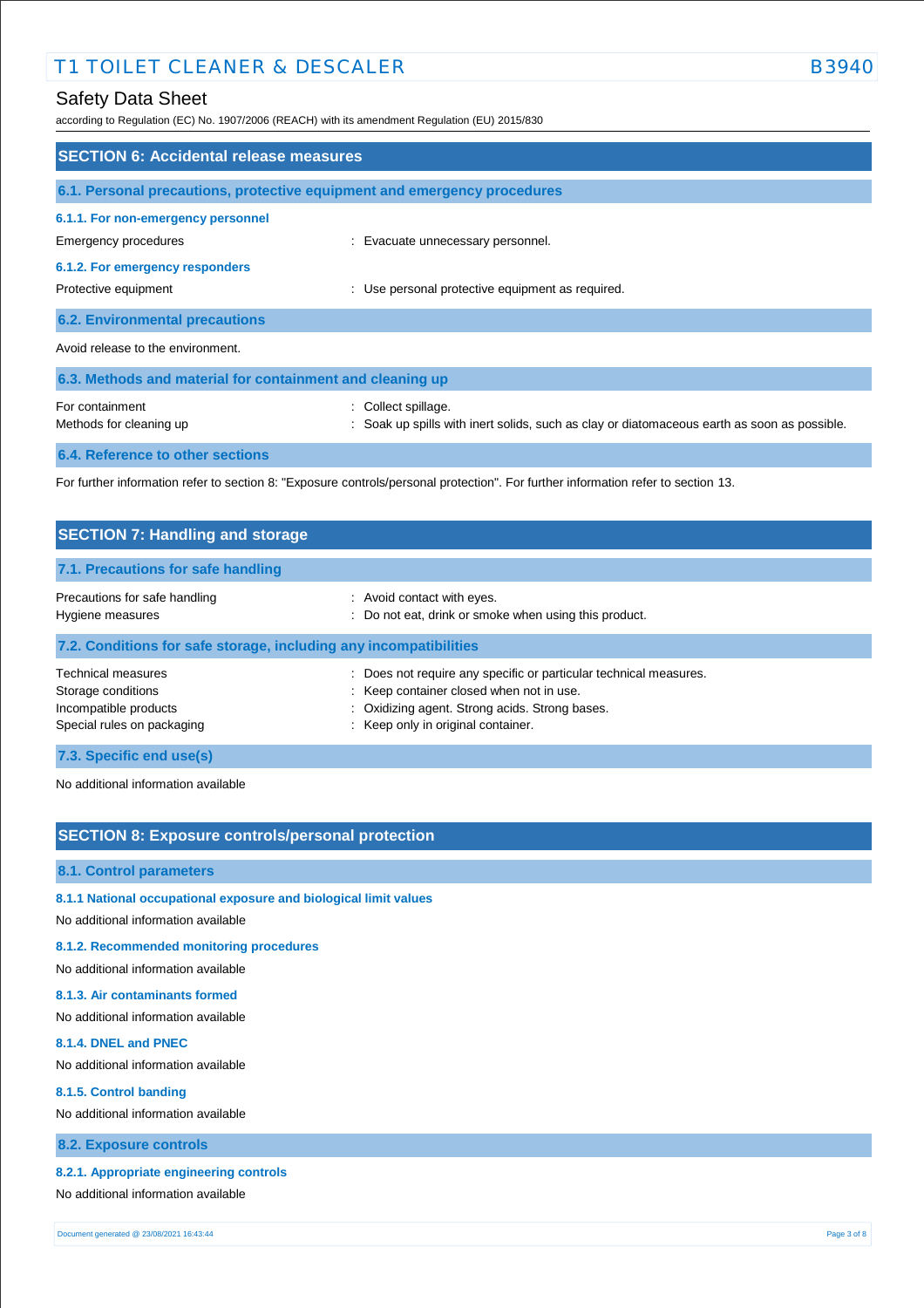# Safety Data Sheet

according to Regulation (EC) No. 1907/2006 (REACH) with its amendment Regulation (EU) 2015/830

#### **8.2.2. Personal protection equipment**

#### **Personal protective equipment symbol(s):**



#### **8.2.2.1. Eye and face protection**

**Eye protection:** Safety glasses. EN 166

#### **8.2.2.2. Skin protection**

**Skin and body protection:**

Not required for normal conditions of use

#### **Hand protection:**

Chemical resistant gloves (according to European standard EN 374 or equivalent). Nitrile rubber gloves

#### **Other skin protection**

**Materials for protective clothing:** Not required for normal conditions of use

**8.2.2.3. Respiratory protection**

#### **Respiratory protection:**

Not required for normal conditions of use

### **8.2.2.4. Thermal hazards**

No additional information available

**8.2.3. Environmental exposure controls**

No additional information available

# **SECTION 9: Physical and chemical properties**

### **9.1. Information on basic physical and chemical properties**

| Physical state                                  | Liquid            |
|-------------------------------------------------|-------------------|
| Appearance                                      | Mobile liquid.    |
| Colour                                          | Blue.             |
| Odour                                           | Fresh.            |
| Odour threshold                                 | No data available |
| рH                                              | 0.5               |
| Relative evaporation rate (butylacetate=1)      | No data available |
| Melting point                                   | No data available |
| Freezing point                                  | No data available |
| Boiling point                                   | : $\geq 100$ °C   |
| Flash point                                     | No data available |
| Auto-ignition temperature                       | No data available |
| Decomposition temperature                       | No data available |
| Flammability (solid, gas)                       | No data available |
| Vapour pressure                                 | No data available |
| Relative vapour density at 20 °C                | No data available |
| Relative density                                | 1.05              |
| Solubility                                      | Soluble in water. |
| Partition coefficient n-octanol/water (Log Pow) | No data available |
| Viscosity, kinematic                            | No data available |
| Viscosity, dynamic                              | No data available |
| Explosive properties                            | No data available |
| Oxidising properties                            | No data available |
| Explosive limits                                | No data available |
|                                                 |                   |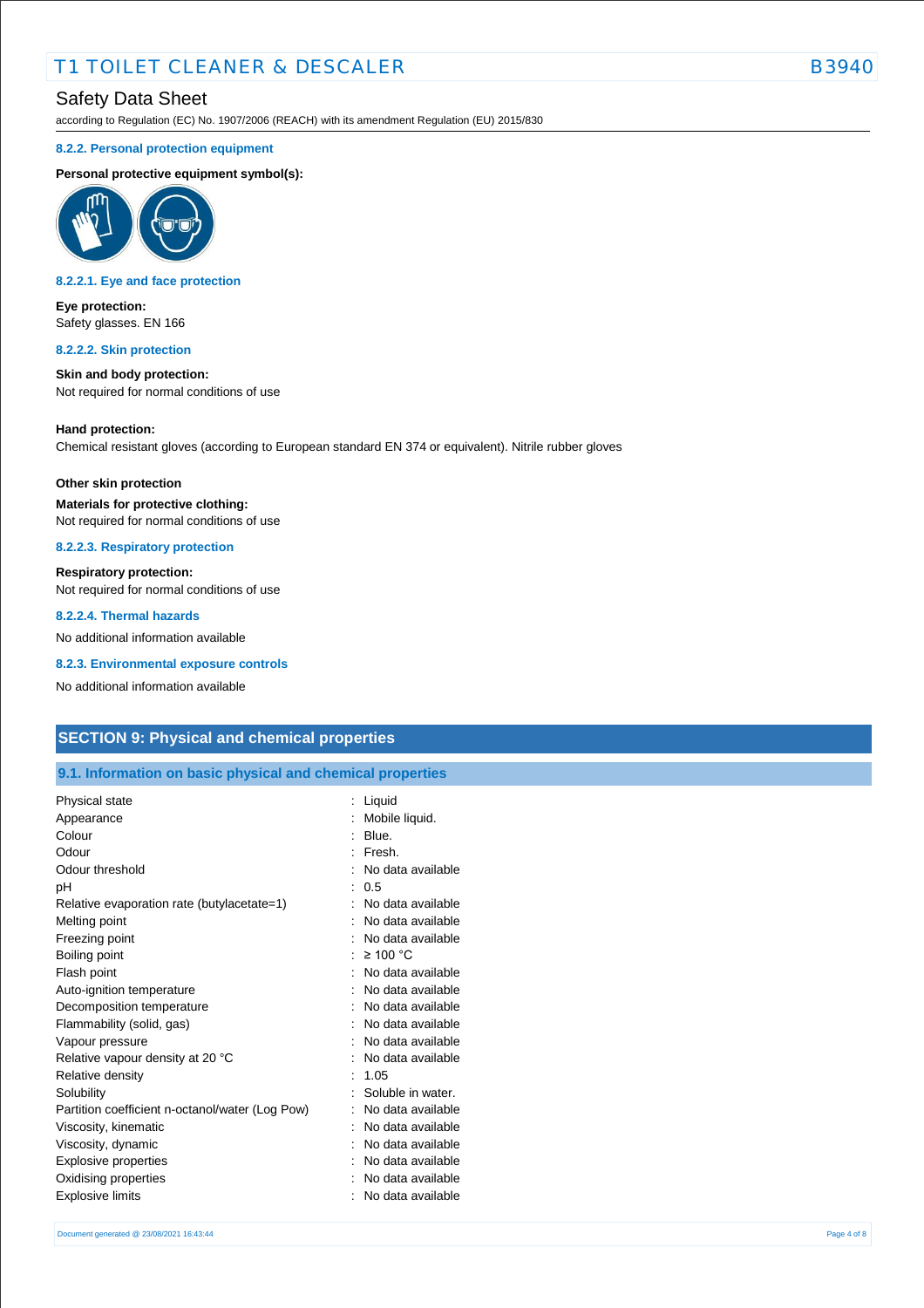# Safety Data Sheet

according to Regulation (EC) No. 1907/2006 (REACH) with its amendment Regulation (EU) 2015/830

#### **9.2. Other information**

No additional information available

# **SECTION 10: Stability and reactivity**

### **10.1. Reactivity**

The product is non-reactive under normal conditions of use, storage and transport.

**10.2. Chemical stability**

Stable under normal conditions.

**10.3. Possibility of hazardous reactions**

No dangerous reactions known under normal conditions of use.

**10.4. Conditions to avoid**

None under recommended storage and handling conditions (see section 7).

**10.5. Incompatible materials**

None under normal use.

**10.6. Hazardous decomposition products**

Under normal conditions of storage and use, hazardous decomposition products should not be produced.

| <b>SECTION 11: Toxicological information</b>                                    |                                                          |  |  |
|---------------------------------------------------------------------------------|----------------------------------------------------------|--|--|
| 11.1 Information on toxicological effects                                       |                                                          |  |  |
| Acute toxicity (oral)<br>Acute toxicity (dermal)<br>Acute toxicity (inhalation) | : Not classified<br>: Not classified<br>: Not classified |  |  |
| Skin corrosion/irritation                                                       | : Causes skin irritation.<br>pH: 0.5                     |  |  |
| Serious eye damage/irritation                                                   | : Causes serious eye irritation.<br>pH: 0.5              |  |  |
| Respiratory or skin sensitisation                                               | : Not classified                                         |  |  |
| Germ cell mutagenicity                                                          | : Not classified                                         |  |  |
| Carcinogenicity                                                                 | : Not classified                                         |  |  |
| Reproductive toxicity                                                           | : Not classified                                         |  |  |
| STOT-single exposure                                                            | : Not classified                                         |  |  |
| STOT-repeated exposure                                                          | : Not classified                                         |  |  |
| Aspiration hazard                                                               | : Not classified                                         |  |  |
|                                                                                 |                                                          |  |  |

## **SECTION 12: Ecological information**

| : Not classified<br>: Not classified | 12.1. Toxicity                                                                                                              |  |  |
|--------------------------------------|-----------------------------------------------------------------------------------------------------------------------------|--|--|
|                                      | Hazardous to the aquatic environment, short-term<br>(acute)<br>Hazardous to the aquatic environment, long-term<br>(chronic) |  |  |
|                                      | sulphamidic acid; sulphamic acid; sulfamic acid (5329-14-6)                                                                 |  |  |
| 70.3 mg/l                            | LC50 - Fish [1]                                                                                                             |  |  |
| 71.6 mg/l waterflea                  | EC50 - Other aquatic organisms [1]                                                                                          |  |  |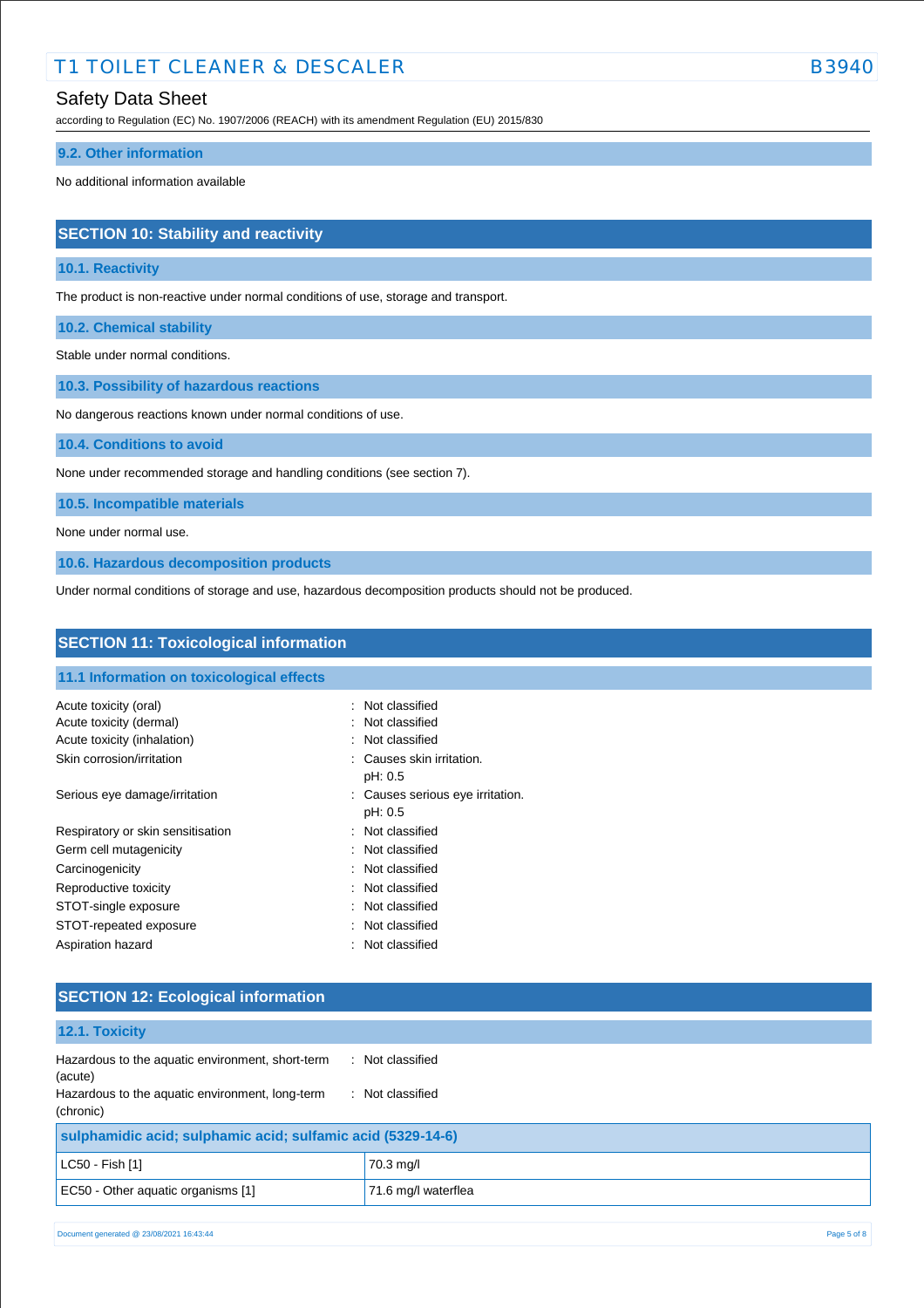# Safety Data Sheet

according to Regulation (EC) No. 1907/2006 (REACH) with its amendment Regulation (EU) 2015/830

| sulphamidic acid; sulphamic acid; sulfamic acid (5329-14-6) |           |  |
|-------------------------------------------------------------|-----------|--|
| EC50 - Other aquatic organisms [2]                          | 29.5 mg/l |  |
| 12.2. Persistence and degradability                         |           |  |
| No additional information available                         |           |  |
| 12.3. Bioaccumulative potential                             |           |  |
| sulphamidic acid; sulphamic acid; sulfamic acid (5329-14-6) |           |  |
| Partition coefficient n-octanol/water (Log Pow)             | $-4.34$   |  |
| 12.4. Mobility in soil                                      |           |  |
| No additional information available                         |           |  |
| 12.5. Results of PBT and vPvB assessment                    |           |  |
| No additional information available                         |           |  |
| 12.6. Other adverse effects                                 |           |  |
| No additional information available                         |           |  |
|                                                             |           |  |
| <b>SECTION 13: Disposal considerations</b>                  |           |  |

**13.1. Waste treatment methods**

No additional information available

| <b>SECTION 14: Transport information</b>                                                 |                                                           |  |  |  |
|------------------------------------------------------------------------------------------|-----------------------------------------------------------|--|--|--|
| In accordance with ADR / IMDG / IATA                                                     |                                                           |  |  |  |
| 14.1 UN number                                                                           |                                                           |  |  |  |
| UN-No. (ADR)<br>UN-No. (IMDG)<br>UN-No. (IATA)                                           | Not applicable<br>÷<br>Not applicable<br>: Not applicable |  |  |  |
| 14.2. UN proper shipping name                                                            |                                                           |  |  |  |
| Proper Shipping Name (ADR)<br>Proper Shipping Name (IMDG)<br>Proper Shipping Name (IATA) | : Not applicable<br>Not applicable<br>: Not applicable    |  |  |  |
| 14.3. Transport hazard class(es)                                                         |                                                           |  |  |  |
| <b>ADR</b><br>Transport hazard class(es) (ADR)                                           | : Not applicable                                          |  |  |  |
| <b>IMDG</b><br>Transport hazard class(es) (IMDG)                                         | : Not applicable                                          |  |  |  |
| <b>IATA</b><br>Transport hazard class(es) (IATA)                                         | : Not applicable                                          |  |  |  |
| 14.4. Packing group                                                                      |                                                           |  |  |  |
| Packing group (ADR)<br>Packing group (IMDG)<br>Packing group (IATA)                      | Not applicable<br>Not applicable<br>Not applicable        |  |  |  |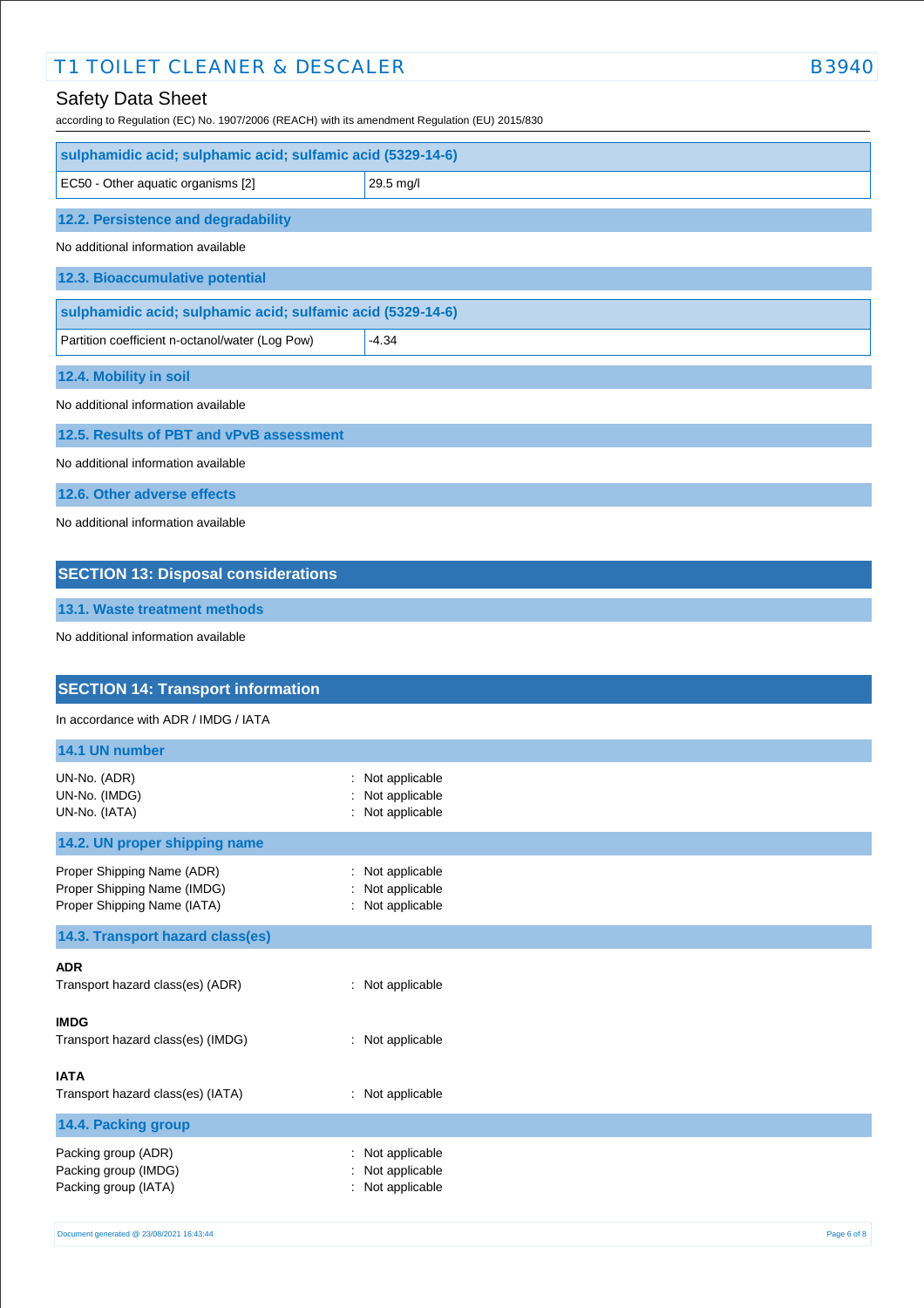# Safety Data Sheet

according to Regulation (EC) No. 1907/2006 (REACH) with its amendment Regulation (EU) 2015/830

| 14.5. Environmental hazards                       |                                          |
|---------------------------------------------------|------------------------------------------|
| Dangerous for the environment<br>Marine pollutant | : No<br>: No                             |
| Other information                                 | : No supplementary information available |

### **14.6. Special precautions for user**

#### **Overland transport**

No data available

# **Transport by sea**

No data available

## **Air transport**

No data available

**14.7. Transport in bulk according to Annex II of Marpol and the IBC Code**

#### Not applicable

## **SECTION 15: Regulatory information**

#### **15.1. Safety, health and environmental regulations/legislation specific for the substance or mixture**

#### **15.1.1. EU-Regulations**

Contains no REACH substances with Annex XVII restrictions

Contains no substance on the REACH candidate list

Contains no REACH Annex XIV substances

Contains no substance subject to Regulation (EU) No 649/2012 of the European Parliament and of the Council of 4 July 2012 concerning the export and import of hazardous chemicals.

Contains no substance subject to Regulation (EU) No 2019/1021 of the European Parliament and of the Council of 20 June 2019 on persistent organic pollutants

Contains no substance subject to Regulation (EU) 2019/1148 of the European Parliament and of the Council of 20 June 2019 on the marketing and use of explosives precursors.

| Detergent Regulation (648/2004/EC): Labelling of contents: |               |  |
|------------------------------------------------------------|---------------|--|
| <b>Component</b>                                           | $\frac{9}{6}$ |  |
| non-ionic surfactants                                      | $< 5\%$       |  |
| perfumes                                                   |               |  |

#### **15.1.2. National regulations**

No additional information available

**15.2. Chemical safety assessment**

No additional information available

# **SECTION 16: Other information**

| <b>Full text of H- and EUH-statements:</b>              |                                                                   |  |
|---------------------------------------------------------|-------------------------------------------------------------------|--|
| Aquatic Chronic 3                                       | Hazardous to the aquatic environment — Chronic Hazard, Category 3 |  |
| Eye Irrit. 2                                            | Serious eye damage/eye irritation, Category 2                     |  |
| H315                                                    | Causes skin irritation.                                           |  |
| H319                                                    | Causes serious eye irritation.                                    |  |
| H412                                                    | Harmful to aquatic life with long lasting effects.                |  |
| Skin Irrit, 2                                           | Skin corrosion/irritation, Category 2                             |  |
| Document generated @ 23/08/2021 16:43:44<br>Page 7 of 8 |                                                                   |  |